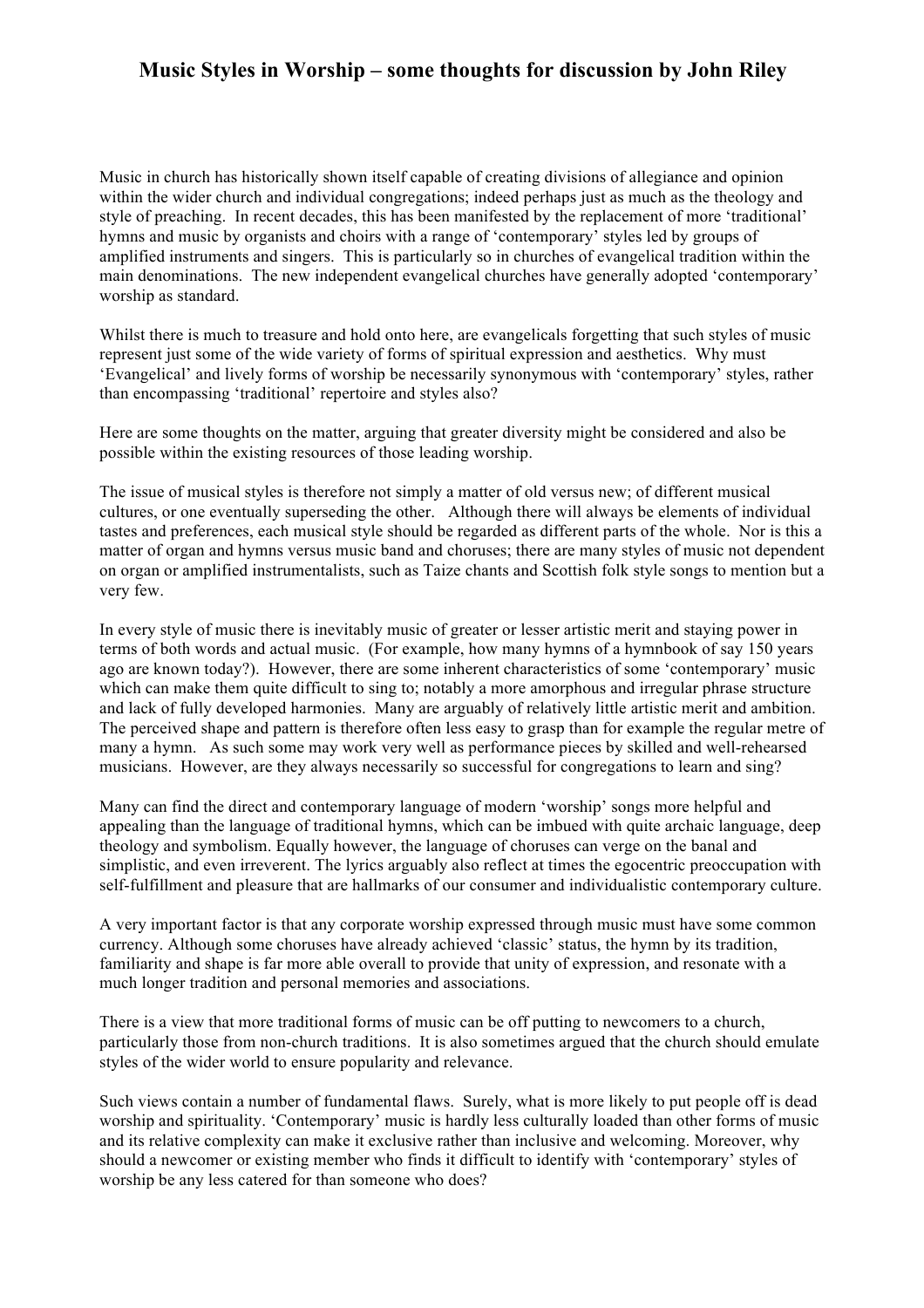It might also be argued that more traditional styles of music are available in Cathedrals and certain churches and sometimes to a very high standard. However, many members or potential members of churches would identify more strongly with the lively and active fellowship, younger age profile, theology and preaching style more associated with evangelical churches. Why therefore should people have to trade off one thing that they greatly value with another; for example, a strong and lively biblical ministry, with a very varied, rich and educative experience of music in worship?

Moreover, it is not enough to assume that those wishing for a different style of service can merely be catered for by an alternative service, usually early in the morning. The timing is simply not appropriate for many people and why should families requiring a crèche be denied the possibility of mixed tradition worship?

There is also the issue of continuing a heritage. Not all aspects of musical or liturgical heritage are helpful or relevant, but some are and have to be practiced to some degree for them to continue. For example, a repertoire of skills and knowledge in hymn singing can easily be lost, particularly for young people. As alluded to earlier, many 'contemporary' songs are quite ephemeral in nature; changing too frequently for people to learn the music and words to a point of familiarity and confidence. Irrespective of how expertly they are executed by a music band, there is surely much that lacks sufficient distinction of words and music to be ever completely familiar and embedded in minds and hearts. The extra power created by amplification can also disguise the fact that it can be the music band rather than the congregation that are doing most of the singing.

Many people's deepest experiences of music and learning of musical skills have been through their involvement in churches. Surely, a wider part of worship and mission is the development of human potential and creativity, and the enjoyment and skills involved in one of God's gifts to us. A breadth of musical skill is dependent on the breadth of the music in worship.

Surely, as in other areas, the church should present cultural forms that are familiar but also ones which are distinctive to itself. In daily life we are constantly surrounded by music that is often loud, energetic and beat driven. Much of this represents a 'wall' of sound with a single dynamic offering little development and modulation of expression, (or for that matter subject content!). At its least inspired such music might even be likened, rather unkindly perhaps, to the type of medical drug which operates optimally only with an even and constant dose, and whose effect only lasts for the period in which it is administered.

There is a view among some advocates of 'worship music' that whilst some of it is admittedly of an ephemeral nature, it is music to enable the mind to apprehend and focus on God; any lack of artistic merit and durability is not an issue and indeed may well be a virtue in that it is God rather than music that is to be the source of worship and focus of the heart.

Music of this kind may have a legitimate place in church worship. However, whatever its role in worship, such music is strongly linked to contemporary pop music. We also need music that is more distinctive to the church, underlining the fact that we are for a time at least separating ourselves from the world outside.

Another important issue is that of background pop 'muzak' – arguably a scourge even when placed in shops, eating places etc., and certainly not appropriate for the preparation of a church service or even during parts of the service itself. In church, surely we should have either meaningful silence or meaningful music and a culture within the congregation that respects and responds to this. 'Musak' however is not an exclusively modern phenomena and similar criticism might be levelled at some of the less distinguished organ music on equally undistinguished instruments that sometimes provide an agreeably discreet if largely unengaging 'aural wallpaper' within the service. Indeed, music of any style can be devalued by over exposure or delivered in an uncongenial context.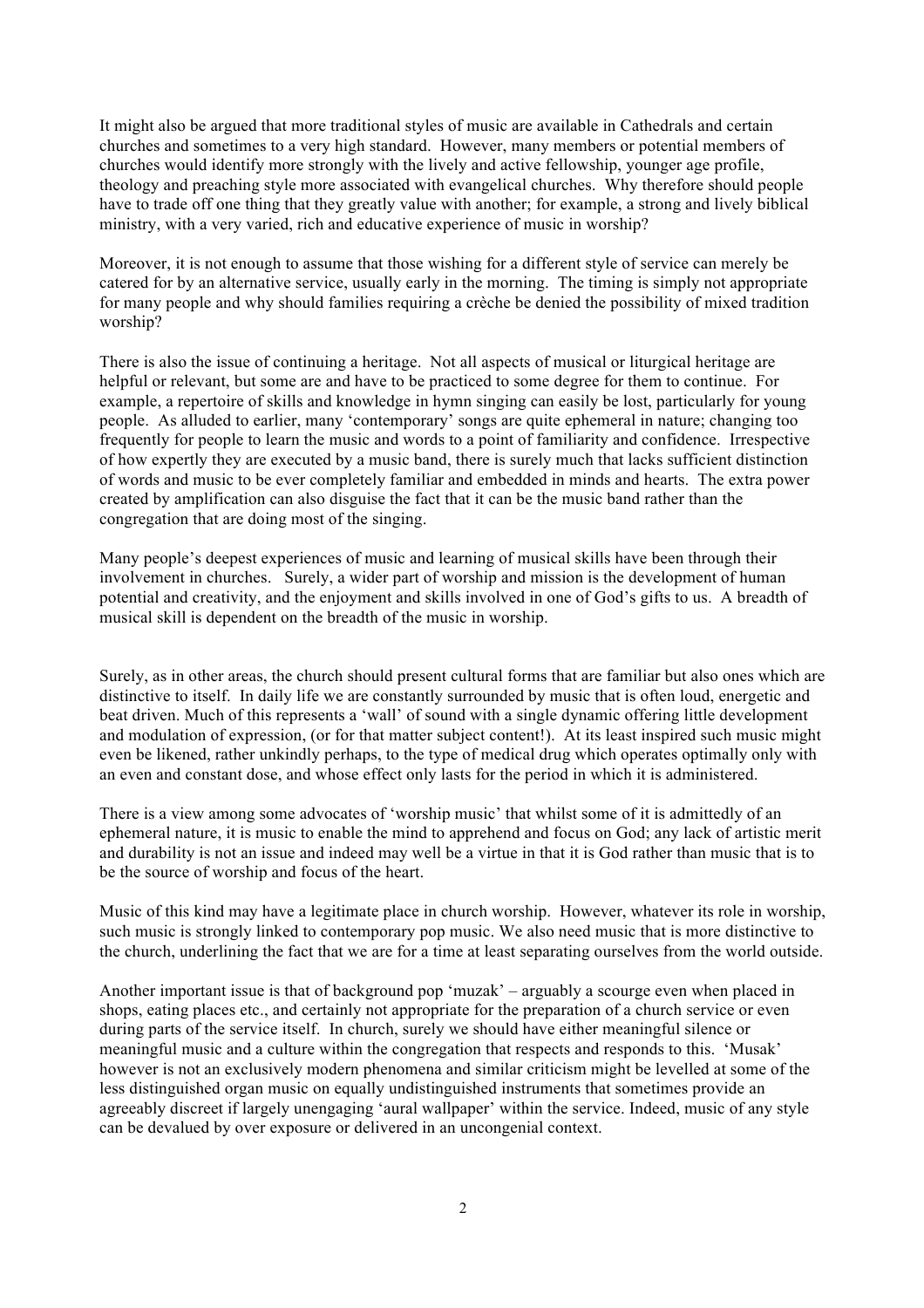On a much wider level there is by general consent, some degree of 'dumbing down' of culture in society as a whole. Are there not elements in this process finding their way into church worship too? The rebellion against what has been seen in some quarters (and with some justification) as stuffy and irrelevant forms of worship has unwittingly brought about forms that are in their own way equally culturally weighted, exclusive and narrow.

Encountering new and different forms of worship by musicians and congregations, from whatever point of familiarity or comfort zone of the individual, is surely also part of a healthy broadening, learning and sharing process; one that enriches through opening new doors and dimensions; and one that promotes understanding of one another and the breaking down of barriers.

In summary, the repertoire of music in church of any style needs to be of a worthy standard if it is to fully engage congregations. It should also draw on the best of all traditions and any adaptions of 'traditional' repertoire should represent valid if alternative enhancements of the original rather than diminish it to a low common denominator. For this to happen requires an enlightened approach within clergy and those charged with leading worship, and which draws upon as large a skill and knowledge base as possible. Accountability to the feelings among any congregation is clearly very important. Equally however, congregations can respond very positively to music of any kind that is inspired and appropriately presented.

Whilst no single church can be all things to all people, may the aim be that all can find music that supports and inspires.

……………………………………………